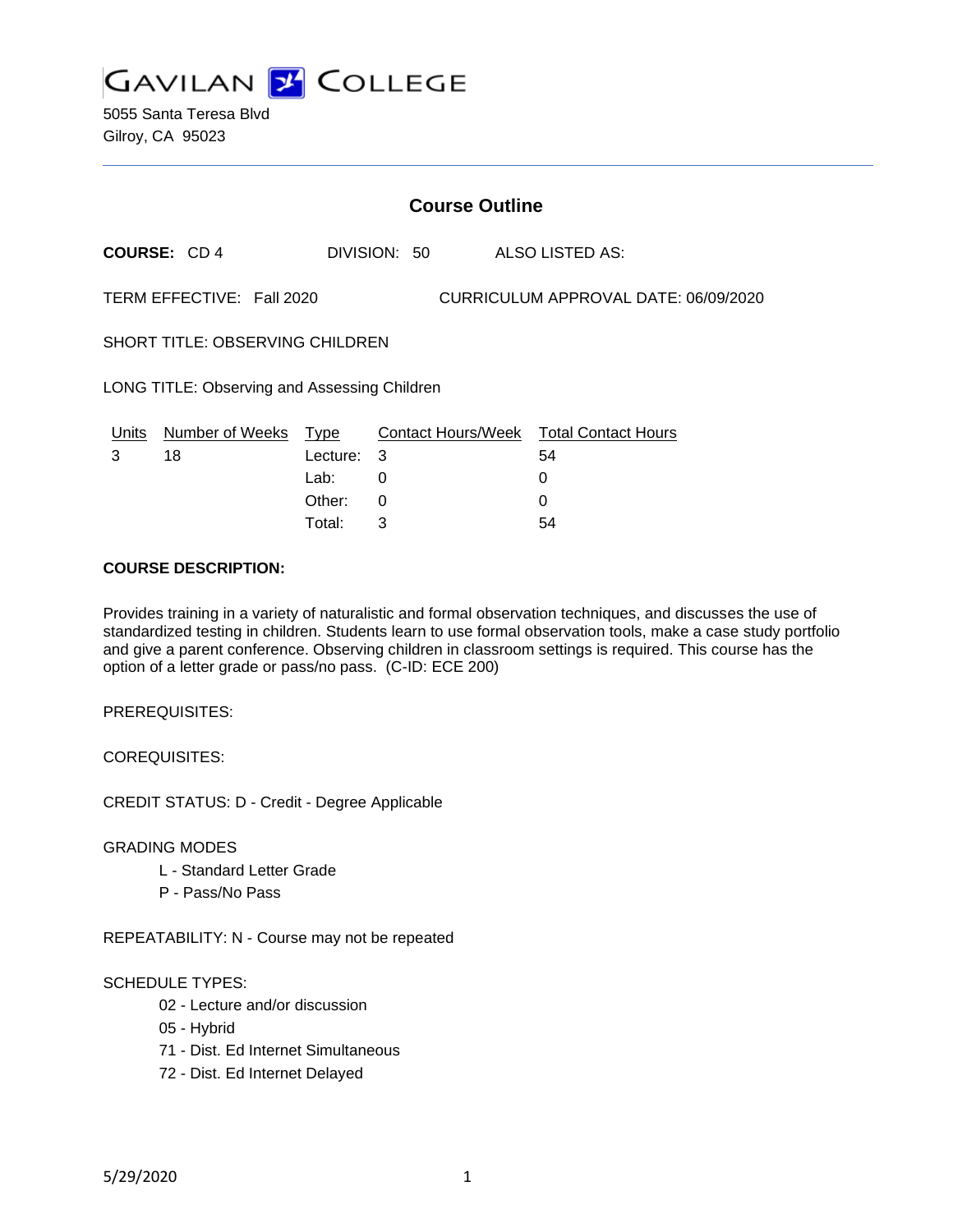### **STUDENT LEARNING OUTCOMES:**

By the end of this course, a student should:

1. Describe and evaluate the characteristics, strengths and limitations of common assessment tools related to children's developmental, cultural and linguistic characteristics.

2. Demonstrate systematic observation methods to provide data to assess the impact of the environment, interactions and curriculum on all domains of children's learning and development.

3. Use effective verbal and written communication skills to collaborate and build partnerships with family in an ongoing and positive manner to support the child's development.

4. Develop activities related to assessment within play-based environments, curriculum and care routines for typically and atypically developing children.

#### **CONTENT, STUDENT PERFORMANCE OBJECTIVES, OUT-OF-CLASS ASSIGNMENTS**

Curriculum Approval Date: 06/09/2020

3 Hours

Student Performance Objective: Demonstrate knowledge of the legal and ethical responsibilities including confidentiality when observing and

assessing young children. Critically compare the purpose, value and use of formal and informal observation and assessment

strategies and ethical implications within cultural and social contexts in early childhood settings

Lecture and discussion: Confidentiality, legal and ethical responsibilities when observing and assessing young children. Importance of collaborating with families and other

professionals. Overview, observation, in-class writing assignment.

6 Hours

Student Performance Objective:

Describe the effect of social context, child's state of health and well-being, primary language, ability, logistical challenges, preconceptions, biases and environment on assessment

processes.

Lecture and discussion: Historic and current tools of observation and assessment including national and state standards and factors that impact observations and assessments such as: social

context, personal biases, preconceptions, environmental factors and language. Strategies for dual language learners, children at risk and children with special needs. Describe and evaluate the

characteristics, strengths and limitations of common assessment tools related to children's developmental, cultural and linguistic characteristics.

Methods: observations, group study, video, class discussion

3 Hours

.

Student Performance Objective: Compare and analyze historic and currently recognized assessment tools. Lecture and class discussion: Assessment tools,

historical and current. Practice using historical and current assessment tools.

3 hours

Student Performance Objective: Identify and apply basic quantitative and qualitative observation and recording techniques.

Lecture and class discussion: A. Quantitative and qualitative observation and recording techniques- various observation

strategies, documentation, portfolio collection, and record keeping. Differentiate between subjective and objective

data collections and recording.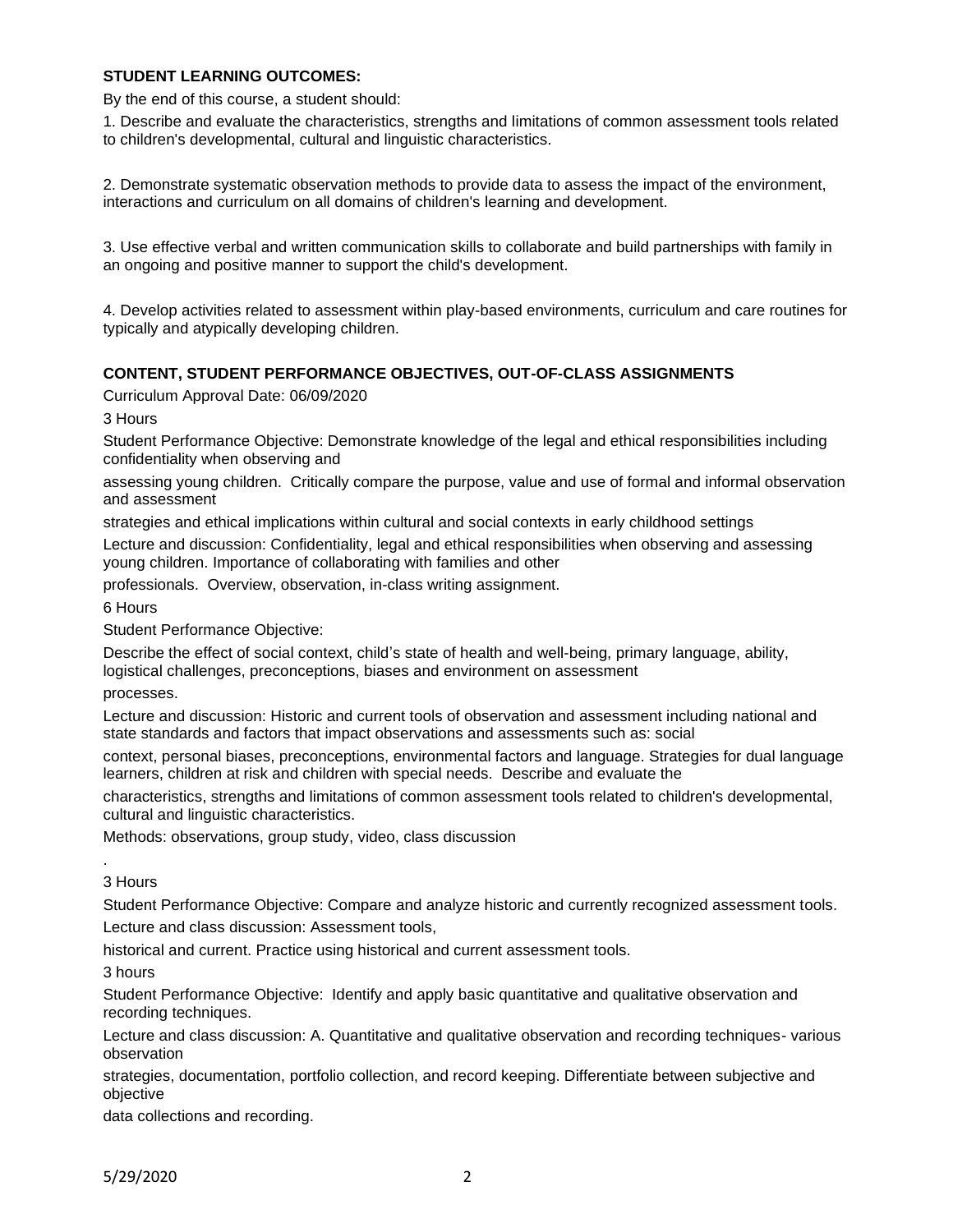### 3 Hours

Student Performance Objective: Use observation tools to identify quality in play-based environment,

curriculum, and care routines, and to detect trends and anomalies in individuals and groups. Develop activities related to assessment within play-based environments, curriculum and care routines for

typically and atypically developing children

Lecture and discussion: Utilization of observation and assessment data to create appropriate curriculum and classroom environments which promote

individual children's development.

12 Hours

Student Performance Objective: Demonstrate and apply knowledge of developmental domains to interpret observations.

Lecture and class discussion: Application of current research, theorists, and children's developmental domains typical and

atypical to interpret observations.

6 Hours

Student Performance Objective: Demonstrate knowledge of the role of observation and assessment in intervention.

Lecture and discussion: Observation and assessment as part of ongoing process of curriculum that supports all children and plays a role in early intervention.

6 Hours

Student Performance Objective: Demonstrate the ability to develop partnerships

with families, and colleagues using observation and assessment s and reflective practice techniques. Use effective verbal and written communication skills to collaborate and build partnerships with

family in an ongoing and positive manner to support the child's development

Lecture and discussion: Developing partnerships with families. Working with teaching teams practicing reflective

practice.

6 Hours

Student Performance Objective: developing portfolios that are developmentally appropriate, collected over time and meet guidelines for state, federal and private early childhood programs.

Lecture and discussion: Portfolio development,

3 Hours

Finalizing children's portfolios, writing summary reports and developing partnerships with families. Work in teams to set program goals for children

using the assessment data. Mock Parent-Teacher Conferences

3 Hours

Final Exam

### **METHODS OF INSTRUCTION:**

Lecture, video; textbook discussion; reading, writing, and observation assignments; small group work; oral presentation.

### **OUT OF CLASS ASSIGNMENTS:**

Required Outside Hours: 30

Assignment Description: Observe a child in a licensed program. Use methods of observation as described in the course of the semester. Review, summarize, analyze and critique the child's progress during the semester.

Required Outside Hours: 78

Assignment Description:

Reading, researching, reviewing assessment tools, record keeping, meeting with school administrators and families.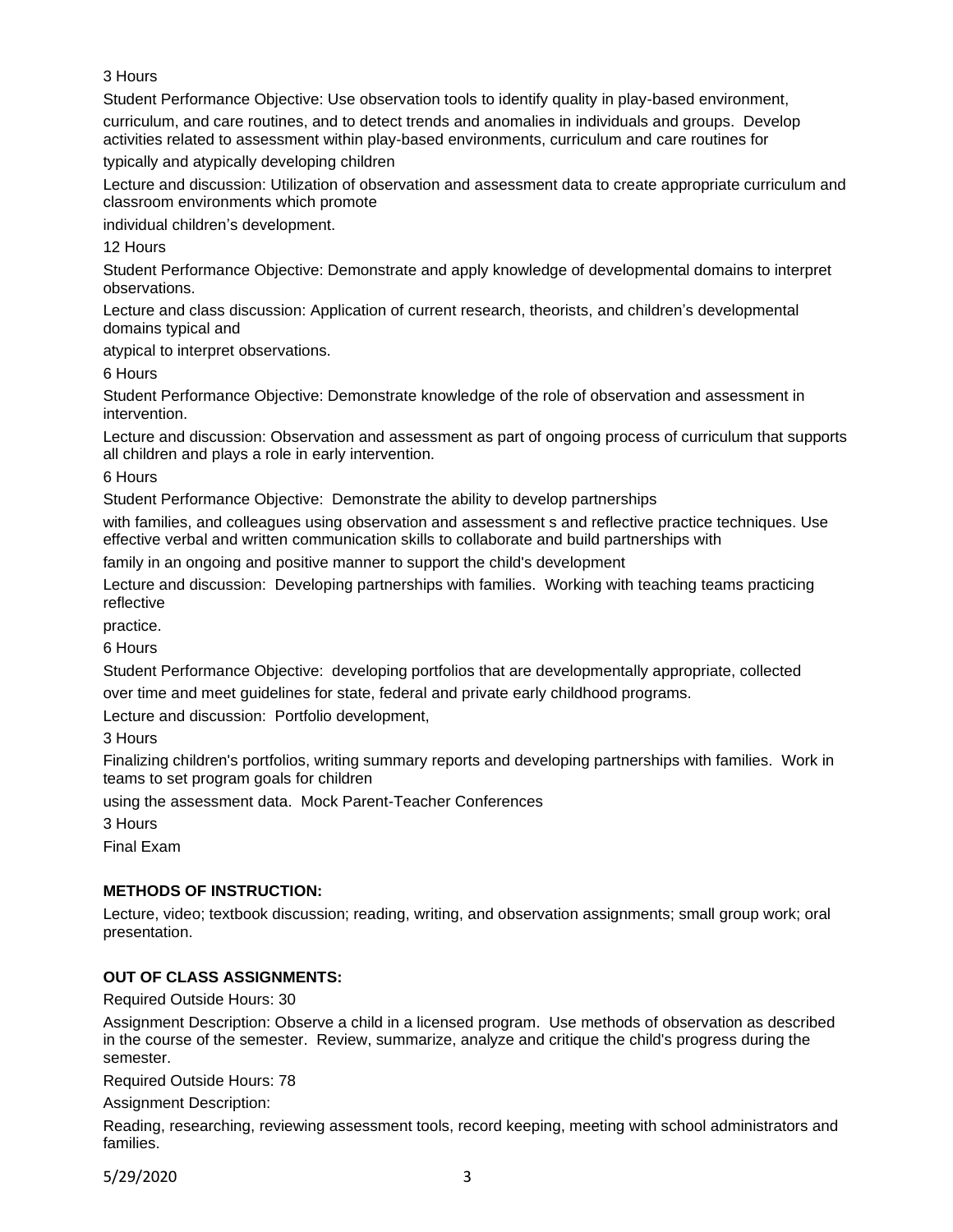# **METHODS OF EVALUATION:**

Writing assignments Percent of total grade: 15.00 % Percent range of total grade: 15 % to 25 % Other: Child Observation Portfolio Problem-solving assignments Percent of total grade: 35.00 % Percent range of total grade: 15 % to 35 % Homework Problems Quizzes Observations Case studies Skill demonstrations Percent of total grade: 35.00 % Percent range of total grade: 15 % to 35 % Class Demonstrations, observations, creation of a child's portfolio, creation of an assessment portfolio. Objective examinations Percent of total grade: 15.00 % Percent range of total grade: 15 % to 25 % Multiple Choice True/False Matching Items Completion

# **REPRESENTATIVE TEXTBOOKS:**

Beaty. Observing Development of Young Children. Upper Saddle River, New Jersey: Pearson,2019. Reading Level of Text, Grade: Reading level of text, Grade: 14 Verified by: Verified by:online P.Henrickson